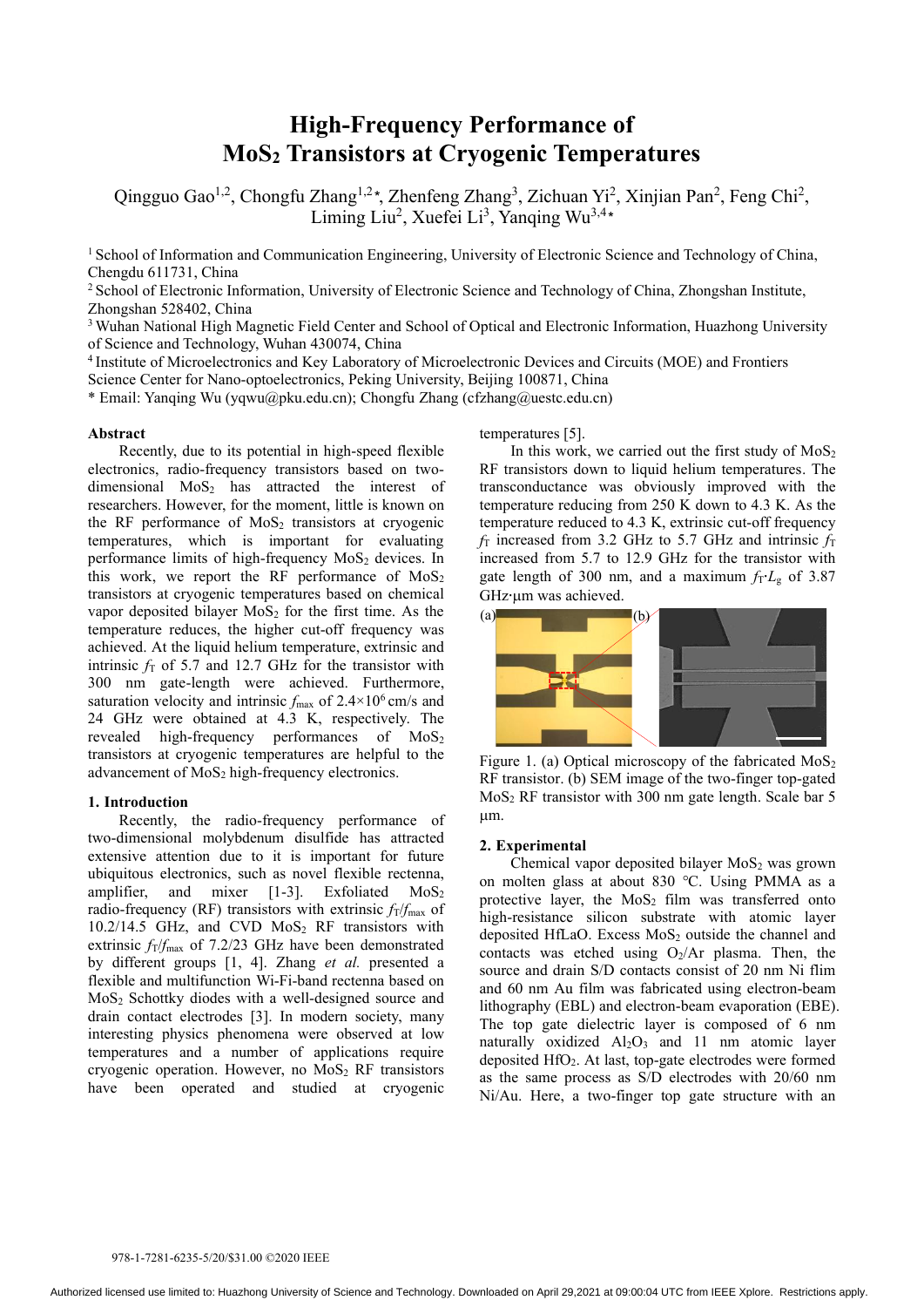underlap arrangement was adopted to improve the current transport as well as to reduce parasitic capacitances between top-gate and S/D electrodes [6]. Figure 1a shows an optical microscope of the fabricated  $MoS<sub>2</sub> RF$  transistor with the ground-signal-ground (GSG) configuration. The standard GSG pads were designed to transmit the high-frequency signal from microwave coaxial cables to the MoS2 RF transistor with coplanar waveguide electrodes. Figure 1b displays the SEM image of the two-finger top-gated  $MoS<sub>2</sub>$  transistor with  $L_g$  = 300 nm, and the distance between gate and S/D electrodes are about 75 nm.



Figure 2. (a) Transfer characteristics  $(I_{ds}-V_{tg})$  of the  $MoS<sub>2</sub>$  device at cryogenic temperatures. (b) The corresponding transconductance *g*<sup>m</sup> of the device.



Figure 3. Output characteristics  $(I_{ds}-V_{ds})$  of the same  $MoS<sub>2</sub>$  device at 250 K(a) and 4.3 K(b).

#### **3. Results and Discussion**

Using the Lakeshore probe station and the Agilent B1500A semiconductor parameter analyzer, the DC characterization of the  $MoS<sub>2</sub>$  transistors at cryogenic temperatures was performed. Figure 2a shows the transfer characteristics  $(I_{ds} - V_{gs})$  of the 300-nm MoS<sub>2</sub> RF transistors at high drain bias of 3 V from 250 K to 4.3 K. The on-current at  $V_{gs} = 5$  V increases from 174  $\mu$ A/ $\mu$ m to  $257 \mu A/\mu m$  with temperature reduced from 250 to 4.3 K. The corresponding transconductance dependence on gate voltage was shown in Figure 2b, and the highest transconductance of 35  $\mu$ S/ $\mu$ m at 4.3 K was achieved. These improvements in on-current and transconductance could be attributed to the reduced phonon scattering from the underlying substrate with temperature reduction [7]. Figures 3a and 3b show the  $I_{ds}$ - $V_{ds}$  curves at 250 K and 4.3 K at different gate voltages of the  $300$ -nm  $MoS<sub>2</sub>$ RF transistors, respectively. A clear current density improvement in 4.3 K could be observed, which is consistent with the transfer characteristics.



Figure 4. (a) Measured current gain  $|h_{21}|$  of the MoS<sub>2</sub> RF transistor at cryogenic temperatures. (b) The dependence of cut-off frequency  $f<sub>T</sub>$  with gate voltage  $V<sub>tg</sub>$  at different temperatures.

In order to characterize the RF performance of MoS2 transistors at low temperatures, we used Lakeshore cryogenic probe stations and Agilent N5225A vector network analyzers to perform standard on-chip S-parameter measurements. Before S-parameter measurements, standard short-open-load-through (SOLT) calibration method was adopted to calibrate-out the response of the network analyzer, cables, and probes. Then, cut-off frequency  $f<sub>T</sub>$  of the MoS<sub>2</sub> RF transistors at cryogenic temperatures can be obtained. Cut-off frequency corresponds to the maximum frequency with current gain, and which is an important quality factor to evaluate the high-frequency performance of RF transistors. Mathematically, it can be expressed as

$$
|h_{21}(f = f_T)| = 1 \tag{1}
$$

where  $|h_{21}(f)|$  represents the relationship between the current gain and frequency. And  $|h_{21}(f)|$  can be obtained from the measured *Y*-parameters of the transistors.

$$
h_{21}(f) = \frac{Y_{21}(f)}{Y_{11}(f)}
$$
 (2)

Measured extrinsic  $|h_{21}(f)|$  characteristics of the MoS2 RF transistor at several cryogenic temperatures are shown in Figure 4a. The corresponding peak cut-off frequencies at 250 K, 150 K, 70 K, and 4.3 K are 3.2 GHz, 3.5 GHz, 4.7 GHz, and 5.7 GHz, respectively. There is approximately an 80% improvement in  $f<sub>T</sub>$  at 4.3 K. This improvement can be attributed to the higher carrier mobility and saturation velocity at a lower temperature due to the reduced scattering from both surface phonons and interface traps [1, 8]. Figure 4(b) shows the plot of  $f_T$  versus gate voltage ( $V_{tg}$ ) at different temperatures. It can be found that the high-frequency operation of the  $MoS<sub>2</sub>$  transistor at different temperatures is highly dependent on the dc bias condition. The  $f<sub>T</sub>$  of a MoS2 RF transistor can be expressed with

$$
f_{T} = \frac{g_{m}}{2\pi[(C_{gs} + C_{gd}) \cdot (1 + (R_{s} + R_{d})g_{o}) + C_{gd} \cdot g_{m} \cdot (R_{s} + R_{d})]} (3)
$$

where  $R_s$  and  $R_d$  are the source and drain access resistances, *g*<sup>o</sup> is the output conductance, *g*<sup>m</sup> is the transconductance, *C*gs and *C*gd are the gate-source and gate-drain capacitances, respectively [9]. As shown in